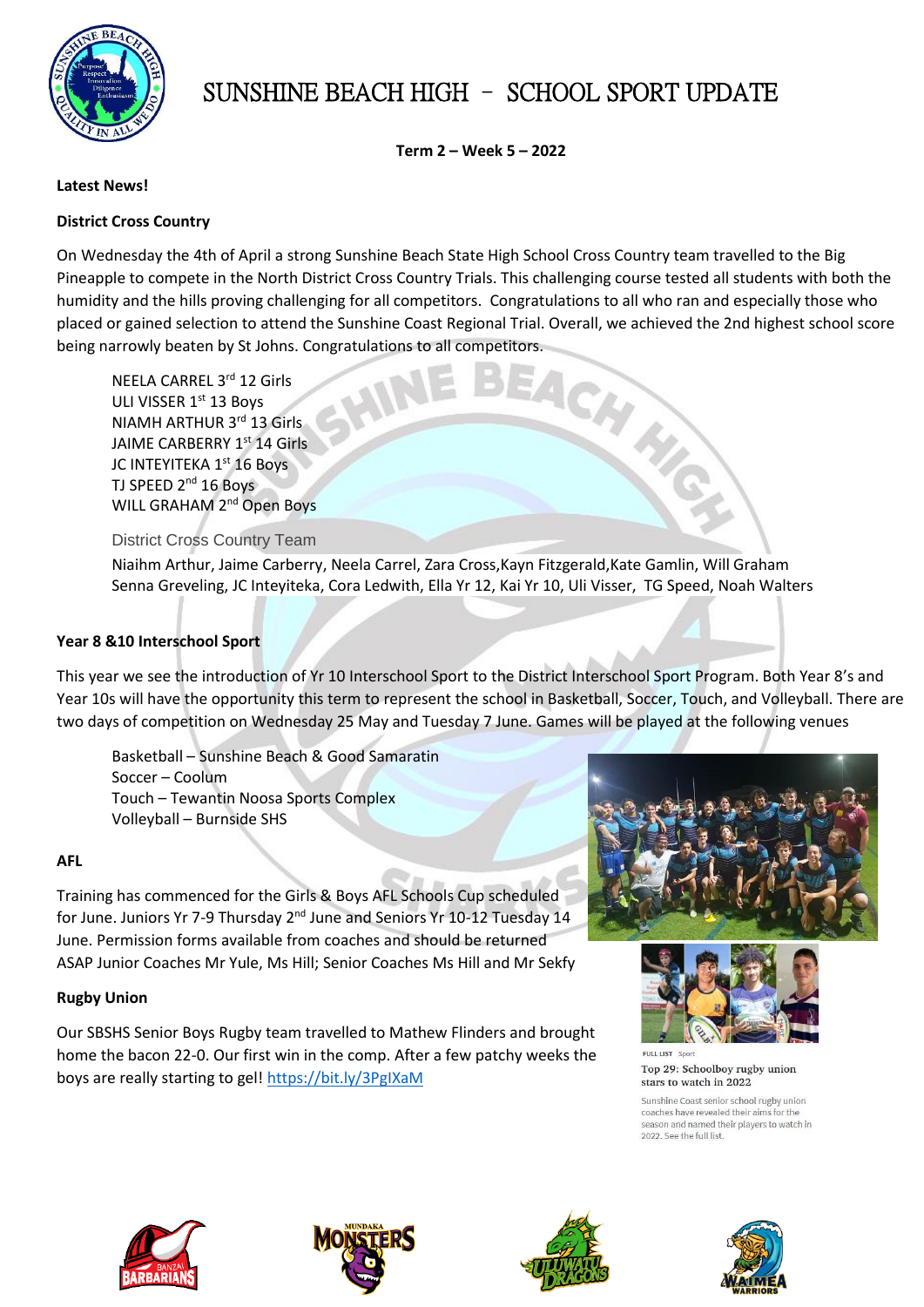

# SUNSHINE BEACH HIGH – SCHOOL SPORT UPDATE

## **District Sport**

Congratulations to the following students who have been selected in Noosa / North District Teams:-

Congratulations to the following students who have been selected in Sunshine Coast Regional Teams:-

Indi Thorson 12Yrs Girls Basketball 26-29May Mackay Zachary Harrison 12 Yrs Boys Football 28-31 July Brisbane Zayne Millar 16-18 Touch 2-5 June 2022 Townsville

## **UPCOMING SCHOOL SPORT EVENTS / TRIALS**

# **North District Trials**

Trial information and consent forms are available from WAIMEA staffroom for the following sports. NB Students need to sign up on rego sheet and complete paperwork at home and return signed copy, Students need to register online then collect a copy of the school signed paperwork and take this to the trial with them.

Basketball Trials 13-15 BOYS - Wednesday 18 May Basketball Trials 13-15 Girls - Wednesday 18 May

Football Trials 13-16yrs BOYS - Tuesday 17th May Football Trials 17-18 BOYS - Wednesday 18 May

Surfing Trials 13-18 Boys & Girls – Now Tuesday 24 May

## **Noosa District 12 Years Sport Trials**(Only for **Yr 7 students who turn 12 in 2022 – born 2010**)

All Trials are afterschool. Students must register interest and complete trial paperwork. School nominates students online after paperwork signed. Student must take school signed consent form to the trial on the day. NO NOMINATION NO TRIAL – NO SCHOOL SIGNED CONSENT FORM – NO TRIAL!

NDSS Girls Rugby League 25 May – Forms available from Waimea NDSS Boys Cricket 22 June

## **COMMUNITY SPORT**

Taj Marsh, one of the strongest students to go through Sunshine Beach State High School has qualified for the Oceanics International Weightlifting Titles. The competition is online and Taj is looking for local support to come down and cheer him on! When: Sunday 22nd May @ 5:30pm

Where: CrossFit 4566 1/5 Lionel Donovan Drive Noosaville 4566

**Sports Co** Office in **WAIMEA Staffroom** S**ports Co** email **[sportsco@sunshinebeachhigh.eq.edu.au](mailto:sportsco@sunshinebeachhigh.eq.edu.au)**